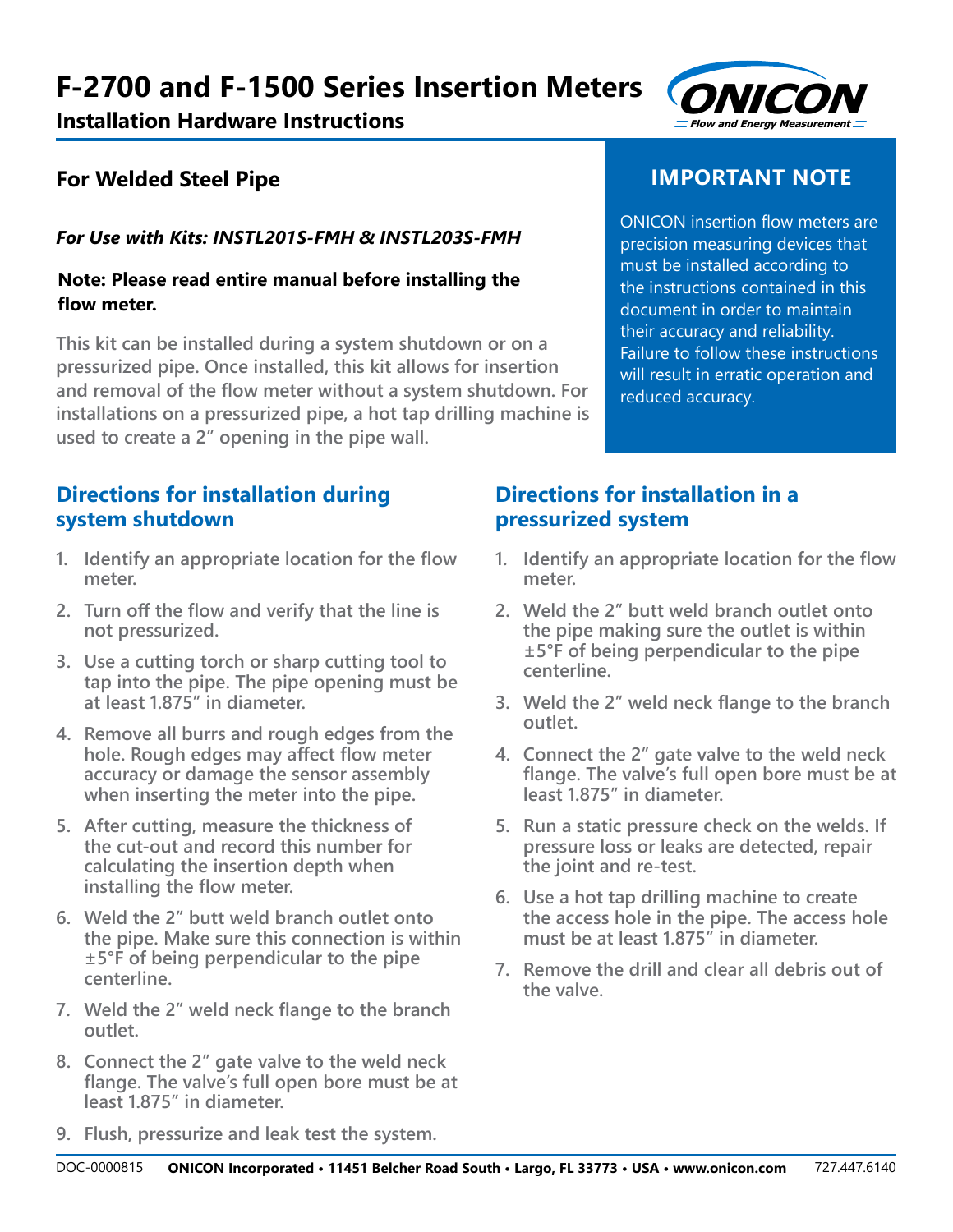

## **Installation Kit Components**



# **Evaluating Upstream Piping Conditions <b>How to determine the**

- **Straight Pipe**
- Better **Single Bend**
- **Pipe Reduction or Enlargement**
	- **Outflowing Tees**
- **Multiple Bends in Same Plane**
- **Multiple Bends Out of Plane**
- **Worse Better** Worse **Inflowing Tees**
- **Pressure Reducing Valve**

# **available straight pipe diameters:**

For each application, locate the longest straight, unobstructed section of pipe (no bends, tees, valves, other insertion probes, size transitions, etc.). The longest straight pipe run in inches divided by normal pipe size in inches equals "diameters of straight pipe." For closed loop applications, consider both the supply and return lines as possible locations.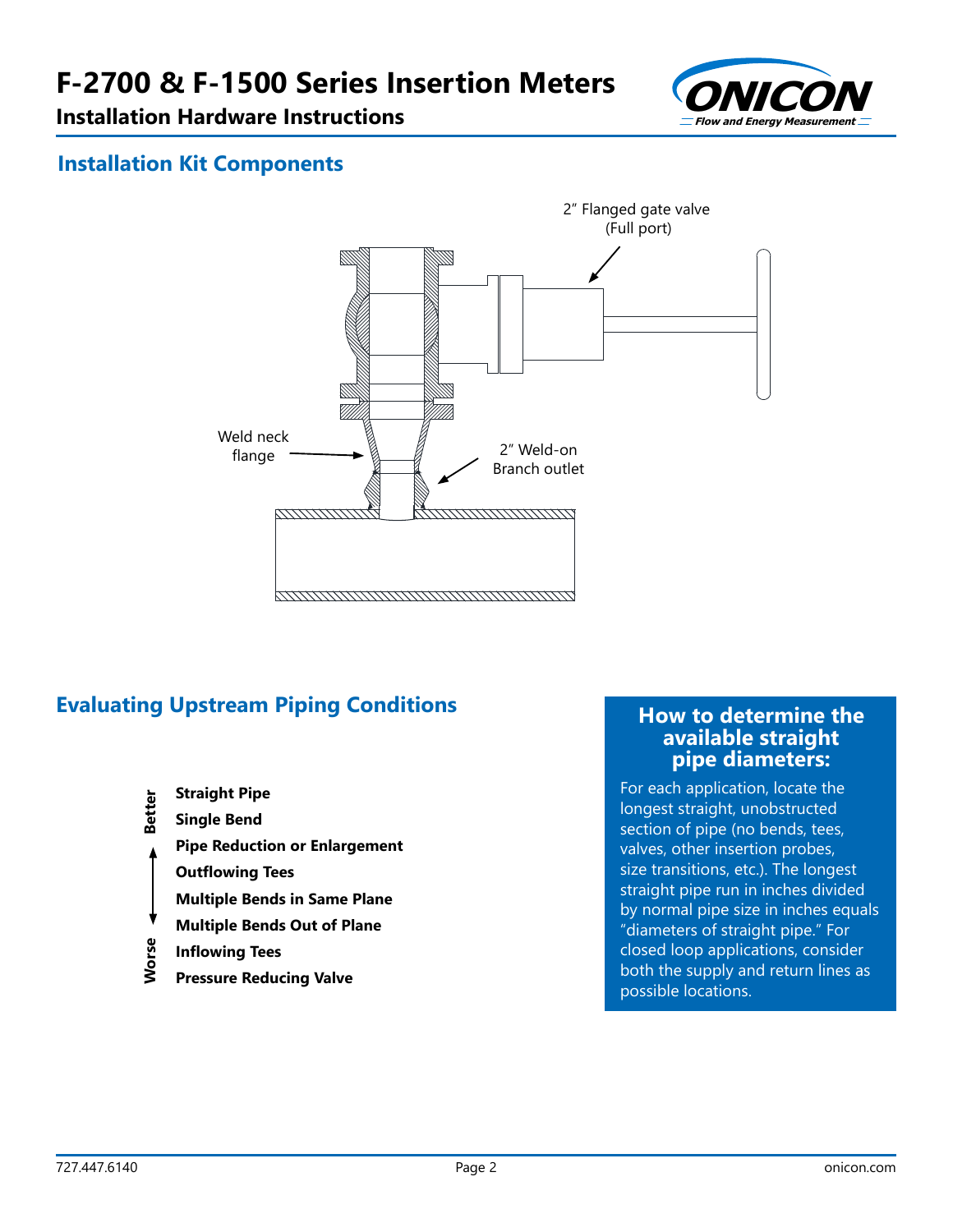

#### **Unobstructed Flow Requirements**

**Select an installation site that will minimize possible distortion in the flow profile. Valves, elbows, control valves and other piping components may cause flow disturbances. Check your specific piping condition against the examples shown below. In order to achieve accurate and repeatable performance, install the flow meter using at least the recommended number of straight run pipe diameters upstream and downstream of the sensor. Details shown on next page.**



**NOTE: For liquid applications in vertical pipes, avoid installing with flow in the downward**  direction because the pipe may not be full at all points. Choose to install the meter with flow **in the upward direction, if possible.**